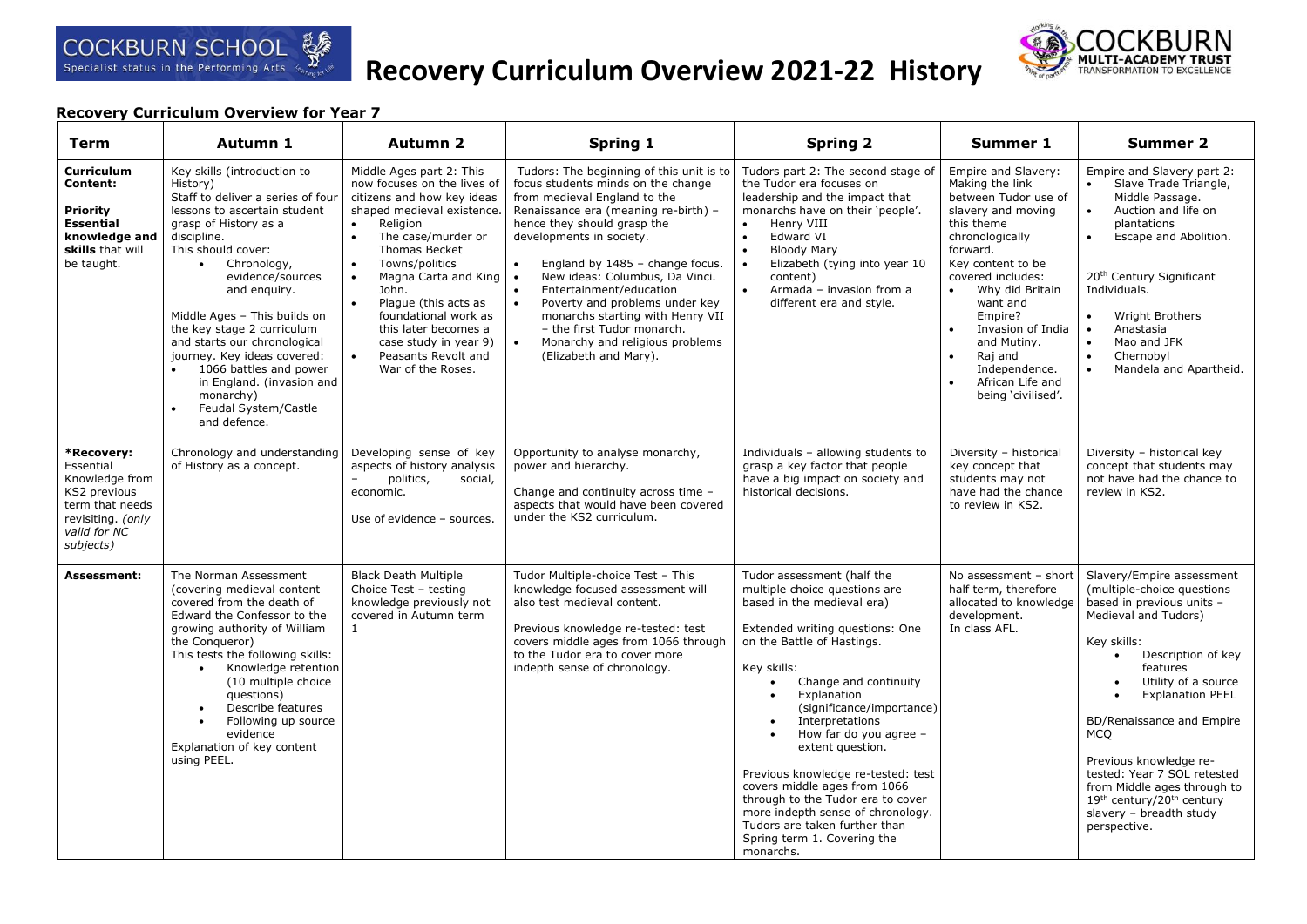| <b>Term</b>                                                                                            | Autumn 1                                                                                                                                                                                                                                                                                                                                                                                                                                                                                                                                                                                                                                                                                                                                                                                                                        | <b>Autumn 2</b>                                                                                                                                                                                                                                                                                                                                                                                                                                                                                                                               | <b>Spring 1</b>                                                                                                                                                                                                                                                                                                                                                                                                                                                                                                                                                                                                                                                                                                                | <b>Spring 2</b>                                                                                                                                                                                                                                                                                                                                                                                            | Summer 1                                                                                                                                                                                                                                                                                                                                      | <b>Summer 2</b>                                                                                                                                                                                                                                                                                                                                                                                                                                                                                                                                                                                                                                                         |
|--------------------------------------------------------------------------------------------------------|---------------------------------------------------------------------------------------------------------------------------------------------------------------------------------------------------------------------------------------------------------------------------------------------------------------------------------------------------------------------------------------------------------------------------------------------------------------------------------------------------------------------------------------------------------------------------------------------------------------------------------------------------------------------------------------------------------------------------------------------------------------------------------------------------------------------------------|-----------------------------------------------------------------------------------------------------------------------------------------------------------------------------------------------------------------------------------------------------------------------------------------------------------------------------------------------------------------------------------------------------------------------------------------------------------------------------------------------------------------------------------------------|--------------------------------------------------------------------------------------------------------------------------------------------------------------------------------------------------------------------------------------------------------------------------------------------------------------------------------------------------------------------------------------------------------------------------------------------------------------------------------------------------------------------------------------------------------------------------------------------------------------------------------------------------------------------------------------------------------------------------------|------------------------------------------------------------------------------------------------------------------------------------------------------------------------------------------------------------------------------------------------------------------------------------------------------------------------------------------------------------------------------------------------------------|-----------------------------------------------------------------------------------------------------------------------------------------------------------------------------------------------------------------------------------------------------------------------------------------------------------------------------------------------|-------------------------------------------------------------------------------------------------------------------------------------------------------------------------------------------------------------------------------------------------------------------------------------------------------------------------------------------------------------------------------------------------------------------------------------------------------------------------------------------------------------------------------------------------------------------------------------------------------------------------------------------------------------------------|
| Curriculum<br>Content:<br><b>Priority Essential</b><br>knowledge and<br>skills that will be<br>taught. | <b>Baseline Review: 100minutes focusing</b><br>on:<br>Keywords and terms with their<br>1.<br>definitions from year 7.<br>Chronology of timeframes studied<br>2.<br>in year 7)<br>3.<br>Knowledge recall - specific<br>substantive knowledge questions.<br>4.<br>Applied skill - using knowledge in<br>skills command questions - e.g.<br>explain/inference/differences.<br>Living conditions - Industrial Era<br>Timeframe focus 1700-1900s.<br>This unit encourages students'<br>knowledge to develop in terms of<br>change and continuity. It also highlights<br>key differences across time as people<br>(social) moved from rural to urban.<br>Key content includes:<br>Factory conditions (Leeds local)<br>Child Labour<br>$\bullet$<br>Transport, politics and health.<br>$\bullet$<br>Whitechapel: Policing and society. | World War One - Content starts<br>prior to the war to encourage<br>students to grasp the idea of long<br>term and short term causes of an<br>event. This key skill of causation<br>then feeds into key events and<br>ultimately the consequences of<br>war such as the impact on the<br>victorious and Germany.<br>Key content includes:<br>MAIN causes of war,<br>$\bullet$<br>volunteering and Leeds Pals.<br>Assassination of Franz<br>$\bullet$<br>Ferdinand<br>Trench warfare - enabling a<br>$\bullet$<br>link to year 9 Medicine unit. | World War One part 2:<br>Battle of the Somme.<br>$\bullet$<br>Weapons and the impact on<br>the Home Front<br>Remembrance and the Treaty<br>of Versailles. (empathy)<br>World War Two - Students are<br>introduced to the war by first<br>spending 5 lessons understanding<br>the inter-war period. This is vital as<br>a chronological bridge and for<br>students to get the sense that<br>fascism and politics within a space of<br>2 decades had a massive impact<br>globally.<br>Key content includes:<br>Wall Street Crash (economic)<br>$\bullet$<br>Hitler and the rise to power<br>$\bullet$<br>Treatment of minority groups<br>$\bullet$<br>Causes of WWII<br>$\bullet$<br>Battle of Britain<br>Blitz and local impact | World War Two -<br>The summer term begins by<br>ensuring that students understand<br>fully why it is called a world war<br>and not just a national picture.<br>Improvements in technology plays<br>a role and following this the<br>Holocaust is covered.<br>Key content includes:<br>Eastern Front<br>A Bomb<br>$\bullet$<br>$\bullet$<br>Noor<br>Inayat<br>Khan<br>(narrative)<br>$\bullet$<br>$D - Day$ | World War Two 1940s<br>Holocaust-<br>Including<br>$\bullet$<br>evidence.<br>preconceptions,<br>ghetto life, camps and trials.<br>Time dependent we have extra<br>resources to support development of<br>this knowledge: Films, extra work on<br>those in hiding and survivors.<br>(the Holocaust unit lasts for 8<br>lessons).                | <b>Minority Rights:</b><br>This unit has been designed to<br>show the development of civil<br>rights through the centuries.<br>This breadth study supports<br>students in their understanding<br>of key historical concepts such<br>as diversity and change. It also<br>assess their grasp of<br>significance and encourages<br>them to consider the past from<br>a different perspective.<br>We have newly added to this<br>unit to develop coverage of<br>women and the Windrush<br>generation.<br>Key content includes:<br>Laws and race relations<br>$\bullet$<br>Key individuals e.g.<br>Emmett Till<br>Suffrage and women<br>Treatment of Windrush<br>Generation. |
| <b>Recovery:</b><br><b>Essential Knowledge</b><br>from previous term<br>that needs<br>revisiting.      | Baseline Review for all of year 8 being<br>completed by end of September with<br>teacher analysis/moderation in the team<br>determining key skills/gaps being<br>identified.                                                                                                                                                                                                                                                                                                                                                                                                                                                                                                                                                                                                                                                    | Key skills, written work ongoing -<br>curriculum content continued.<br>Key skills/aspects<br>Suffrage<br>Electorate<br>Globalisation<br>Trade<br>Social history                                                                                                                                                                                                                                                                                                                                                                               | New chronology/era/time period.<br>Teachers will need to be explicit in<br>their instruction when any<br>comparisons/contrasts are made to<br>year 7 work as some/all student<br>have not been in school.<br>Key skills/aspects<br>Consequences<br>Assassination<br>Militarism<br>Imperialism<br>Alliance<br>Nationalism<br>Treaty                                                                                                                                                                                                                                                                                                                                                                                             | New chronological bridge of time.<br>Curriculum ongoing as 'normal'<br>Teachers ensuring that they take<br>the time to pause on key terms<br>and aspects that students may<br>not so easily recall.<br>Key skills/aspects<br>Economic history<br>Dictatorship<br>Minorities<br>Persecution                                                                                                                 | New aspects planned in this year to<br>ensure students get a broader sense<br>of the world.<br>Due to lockdown aspects such as<br>slavery were not taught in school -<br>some students therefore need a<br>recap/clear instruction on global<br>History beyond Britain.<br>Key skills/aspects<br>Eastern Front<br>Holocaust<br>Preconceptions | Moving students to modern<br>eras of time to ensure a flow<br>between key stage 3 and 4.<br>Key skills/aspects<br>Change and<br>continuity<br>Diversity<br>Racism<br>Equality<br>Allied relationships                                                                                                                                                                                                                                                                                                                                                                                                                                                                   |
| Assessment:                                                                                            | Child Labour Assessment<br>Contains and covers the following:<br>10 quick knowledge questions<br>$\bullet$<br>Describe two features<br>Inference skill<br>$\bullet$<br>Utility<br>$\bullet$<br>Difference between sources (what<br>$\bullet$<br>and why)<br>Extended writing to reach a<br>judgement                                                                                                                                                                                                                                                                                                                                                                                                                                                                                                                            | Industrial and Whitechapel Multiple<br>Choice Quiz.<br>Previous knowledge re-tested:<br>Industrial era tested alongside the<br>20 <sup>th</sup> century.                                                                                                                                                                                                                                                                                                                                                                                      | World War One/Jack the Ripper<br>assessment.<br>Students will need to practice key<br>skills already picked up across key<br>stage 3.<br>Description<br>$\bullet$<br>Utility of evidence - now<br>$\bullet$<br>confidently applying CNOP<br>Following up source evidence<br>$\bullet$<br>and an awareness of key<br>primary pieces of evidence.<br>Explanation of key<br>$\bullet$<br>content.(PEEL)<br>Previous knowledge re-tested:<br>Assessment covering world war one<br>1914-1918 as well as previous<br>context in the century prior. Jack<br>the Ripper 1888.                                                                                                                                                          | No formal assessment.<br>In class AFL and skill practice -<br>alongside homework.                                                                                                                                                                                                                                                                                                                          | World Wars multiple choice test.<br>(Industrial component).<br>Previous knowledge re-tested: This<br>test also tests students<br>on<br>knowledge recall for Industrial/Living<br>conditions and both world wars.                                                                                                                              | Women/WWII and rights<br>multiple choice test.<br>Previous knowledge re-tested:<br>Year SOL reviewed. 1750-<br>1900s.                                                                                                                                                                                                                                                                                                                                                                                                                                                                                                                                                   |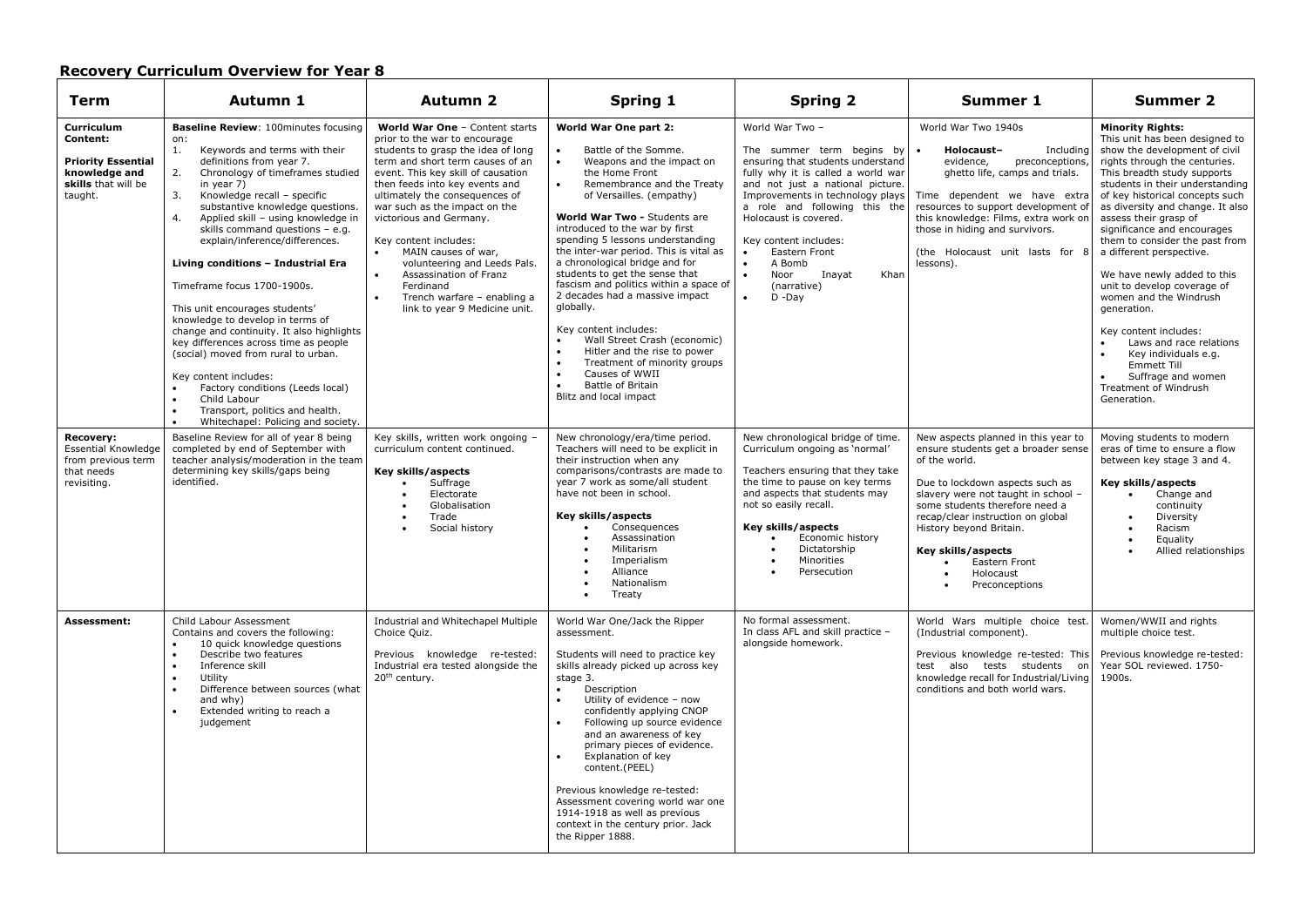| Term                                                                                                   | Autumn 1                                                                                                                                                                                                                                                                                             | Autumn 2                                                                                                                                                                                                                                                                                                                                                                                                                | Spring 1                                                                                                                                                                                                                                                                                                                                                                                                                                                                         | <b>Spring 2</b>                                                                                                                                                                                                                                                                                                                                                                                                                                                                                                                                 | <b>Summer 1</b>                                                                                                                                                                                                                                                                                                                                                                                                                                                | <b>Summer 2</b>                                                                                                                                                                                                                                                                                                              |
|--------------------------------------------------------------------------------------------------------|------------------------------------------------------------------------------------------------------------------------------------------------------------------------------------------------------------------------------------------------------------------------------------------------------|-------------------------------------------------------------------------------------------------------------------------------------------------------------------------------------------------------------------------------------------------------------------------------------------------------------------------------------------------------------------------------------------------------------------------|----------------------------------------------------------------------------------------------------------------------------------------------------------------------------------------------------------------------------------------------------------------------------------------------------------------------------------------------------------------------------------------------------------------------------------------------------------------------------------|-------------------------------------------------------------------------------------------------------------------------------------------------------------------------------------------------------------------------------------------------------------------------------------------------------------------------------------------------------------------------------------------------------------------------------------------------------------------------------------------------------------------------------------------------|----------------------------------------------------------------------------------------------------------------------------------------------------------------------------------------------------------------------------------------------------------------------------------------------------------------------------------------------------------------------------------------------------------------------------------------------------------------|------------------------------------------------------------------------------------------------------------------------------------------------------------------------------------------------------------------------------------------------------------------------------------------------------------------------------|
| Curriculum<br>Content:<br><b>Priority Essential</b><br>knowledge and<br>skills that will be<br>taught. | Medieval Medicine 1250-1500<br>Key content includes:<br>Medieval beliefs - religious and<br>supernatural<br>Role of individuals such as<br>$\bullet$<br>Galen and Hippocrates<br>Treatment and prevention e.g.<br>$\bullet$<br>miasma, quarantine<br>Black Death 1348-1353 -<br>$\bullet$<br>plaque. | Renaissance Medicine 1500-<br>1700<br>(start Industrial by November)<br>Key content includes:<br>Role of technology and<br>individuals such as Vesalius<br>and Harvey<br>The Great Plague of 1665<br>$\bullet$<br>$\bullet$<br>Edward Jenner and smallpox<br>$\bullet$<br>Germ theory and public<br>health<br>Industrial key aspects -<br>Cholera, John Snow, hospitals and<br>Florence Nightingale.                    | <b>Industrial Medicine 1700-1900</b><br>into Modern Medicine 1900-modern<br>day<br>Key content includes:<br>$\bullet$<br>Student must understand the<br>sheer levels and degrees of<br>progress in medicine made by<br>this stage: they will learn<br>about the use of anaesthetics<br>and antiseptic surgery and<br>grasp the extent to which this<br>has increased survival rates.<br><b>Modern Medicine</b> - The role of the<br>NHS and new treatments.<br>Lung Cancer case. | Medicine case study - Western<br>Front 1914-1918<br>Key content includes:<br>To achieve 10% of their GCSE<br>students must delve into the<br>World War. They will analyse this<br>through the use of sources.<br>Trench warfare<br>$\bullet$<br>Wounded and transportation<br>$\bullet$<br>Infections and blood<br>$\bullet$                                                                                                                                                                                                                    | New unit - Elizabethan England<br>1558-1588<br>Key content includes:<br>What was society like in 1558? This<br>unit of work requires students to<br>understand content in depth as the<br>paper does not have any sources.<br>This unit requires students to assess<br>key concepts of religion, politics and<br>social progress.<br>Education and poverty<br>$\bullet$<br>Exploration<br>Legitimacy<br>$\bullet$<br>Religious division<br>Mary Queen of Scots | Elizabethan England - later<br>stages of topic 1580s and<br>assessment of Golden Age<br>Key content includes:<br>Catholic plots - the continuing<br>influence of Mary Queen of<br>Scots and the growing<br>discontent in the North of<br>England and mainland Europe.<br>Walsingham and her spy<br>network<br>Spanish Armada |
| <b>Recovery:</b><br><b>Essential Knowledge</b><br>from previous term<br>that needs<br>revisiting.      | New key stage - development of<br>skills and eras.<br>Medieval era was covered for this<br>year group when they were in year 7<br>- in school.                                                                                                                                                       | Renaissance era was also taught in<br>year $7$ - though more with a focus<br>on monarch and individuals. This<br>medical angle can draw references<br>to this.                                                                                                                                                                                                                                                          | Students in this year group covered<br>the industrial era in the Autumn term<br>of year 8 - this was completed prior<br>to lockdown - therefore key<br>chronology, ideas, content was<br>covered.<br>Teachers will respond via SA/PA/R4R<br>and AFL to inaccuracies and arising<br>misconceptions in line with the MTP.                                                                                                                                                          | Students completed WW1 to the<br>point of the Treaty of Versailles<br>prior to lockdown.<br>Knowledge can be applied and<br>referenced.                                                                                                                                                                                                                                                                                                                                                                                                         | New content (have studied Queen<br>Elizabeth before in the Tudor<br>sequence).                                                                                                                                                                                                                                                                                                                                                                                 | New content                                                                                                                                                                                                                                                                                                                  |
| Assessment:                                                                                            | Mini PPE - Medieval Medicine:<br>Explain why there was<br>1.<br>no change of ideas about<br>disease 1250-1500. (12<br>mark example)<br>Total marks: 32. Including 4 marks<br>for SPAG.                                                                                                               | Mini PPE - Medieval and<br><b>Renaissance Medicine:</b><br>"There was little improvement in<br>medicine in the years c.1350 -<br>c.1750". How far do you agree?<br>Total marks: 36. Including 4 marks<br>for SPAG.<br>Previous<br>knowledge<br>re-<br>tested/assessed every double<br>lesson of every week in knowledge<br>recall books): covering medieval<br>and aspects of Renaissance era<br>studied by this point. | Mini PPE - Industrial Medicine<br>Explain one way in which care in<br>hospitals 1250-1500 was different<br>from hospital care offered in 1700-<br>1900.<br>Total marks: 36. Including 4 marks<br>for SPAG.<br>Previous knowledge re-<br>tested/assessed every double lesson<br>of every week in knowledge recall<br>books): Assessment will ascertain<br>their recall and understanding of<br>Medieval to Industrial Medicine<br>1250-1900.                                      | <b>Medicine through Time PPE</b><br>How useful are Sources A and B<br>for an enquiry into the treatments<br>that were available for wounded<br>soldiers on the Western Front?<br>Total Marks: 52. Including 4<br>marks for SPAG. Full paper 1.<br>Previous knowledge re-<br>tested/assessed every double<br>lesson of every week in knowledge<br>recall books): Assessing students<br>grasp of the breadth topic study<br>from medieval through to modern<br>and taking into consideration the<br>case study on WWI - its own<br>impact for 10% | In class AFL, Practice skills questions<br>and feedback following yearly PPE<br>process.<br>Developing new skills and commands<br>for paper 2.<br>Previous<br>knowledge<br>re-<br>tested/assessed every double lesson<br>of every week in knowledge recall<br>books) - extended writing will cover<br>explanation of previous medicine unit<br>alongside new Elizabethan focus.<br>Homework covers all interleaved.                                            | In class AFL, Practice skills<br>feedback<br>questions<br>and<br>following yearly PPE process.<br>Developing new skills and<br>commands for paper 2.                                                                                                                                                                         |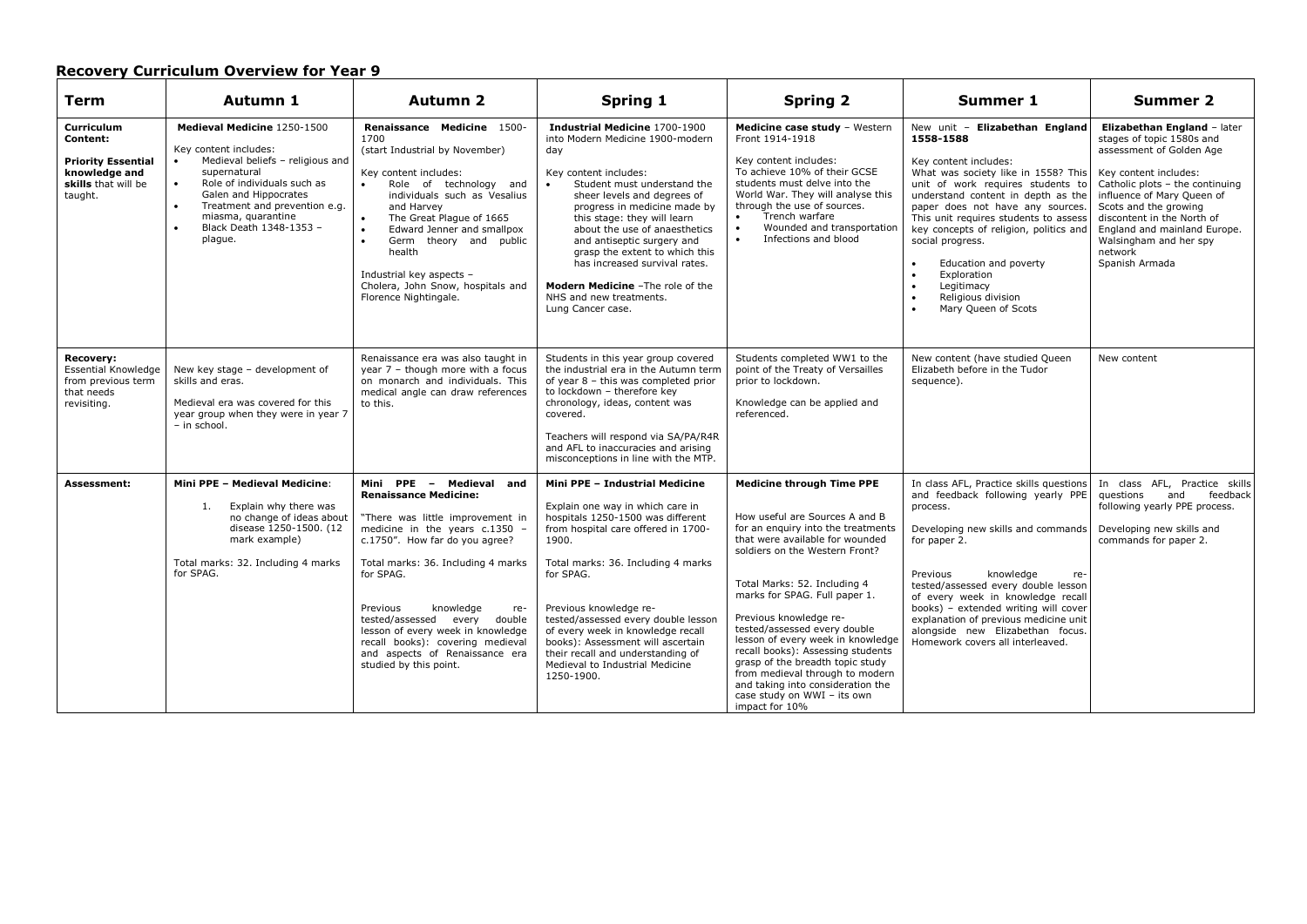| Term                                                                                                   | Autumn 1                                                                                                                                                                                                                                                                                                                                                                                                                                                                                                                                                                                                                                                                                                                                                                                                                                                                                                             | <b>Autumn 2</b>                                                                                                                                                                                                                                                                                                                                                                                                                                                                                              | Spring 1                                                                                                                                                                                                                                                                                                                                                                                                           | <b>Spring 2</b>                                                                                                                                                                                                                                                                                                                                                                                                                                                                  | Summer 1                                                                                                                                                                                                                                                                                                                                                                                                                                    | <b>Summer 2</b>                                                                                                                                                                                                                                                                                                                                                                                           |
|--------------------------------------------------------------------------------------------------------|----------------------------------------------------------------------------------------------------------------------------------------------------------------------------------------------------------------------------------------------------------------------------------------------------------------------------------------------------------------------------------------------------------------------------------------------------------------------------------------------------------------------------------------------------------------------------------------------------------------------------------------------------------------------------------------------------------------------------------------------------------------------------------------------------------------------------------------------------------------------------------------------------------------------|--------------------------------------------------------------------------------------------------------------------------------------------------------------------------------------------------------------------------------------------------------------------------------------------------------------------------------------------------------------------------------------------------------------------------------------------------------------------------------------------------------------|--------------------------------------------------------------------------------------------------------------------------------------------------------------------------------------------------------------------------------------------------------------------------------------------------------------------------------------------------------------------------------------------------------------------|----------------------------------------------------------------------------------------------------------------------------------------------------------------------------------------------------------------------------------------------------------------------------------------------------------------------------------------------------------------------------------------------------------------------------------------------------------------------------------|---------------------------------------------------------------------------------------------------------------------------------------------------------------------------------------------------------------------------------------------------------------------------------------------------------------------------------------------------------------------------------------------------------------------------------------------|-----------------------------------------------------------------------------------------------------------------------------------------------------------------------------------------------------------------------------------------------------------------------------------------------------------------------------------------------------------------------------------------------------------|
| Curriculum<br>Content:<br><b>Priority Essential</b><br>knowledge and<br>skills that will be<br>taught. | Baseline Review: 100minutes focusing on:<br>Keywords and terms with their<br>1.<br>definitions from year 7.<br>2.<br>Chronology of timeframes studied in year<br>7)<br>3.<br>Knowledge recall - specific substantive<br>knowledge questions.<br>4.<br>Applied skill - using knowledge in skills<br>command questions - e.g.<br>explain/inference/differences.<br>Weimar and Nazi Germany 1918-1929<br>This new unit is a depth study allowing<br>students to become fully immersed in this era<br>and to see change across time especially in<br>terms of the impact extreme politics has on<br>the world/Europe.<br>Students will begin by ascertaining the legacy<br>of World War One (supported by year 8 unit)<br><b>Weimar Constitution</b><br>$\bullet$<br>Treaty of Versailles<br>$\bullet$<br>Left and Right wing threats<br>$\bullet$<br>Hyperinflation/Ruhr<br>$\bullet$<br>$\bullet$<br>Gustav Stresemann | Weimar and Nazi Germany -<br>specifically focusing on the 1920s<br>and Hitler becoming Chancellor in<br>1933<br>Key content includes:<br>Early years for the Nazis - the<br>growth and increasing influence of<br>Hitler and his party.<br><b>NSDAP</b><br>Munich Putsch - failures and<br>successes<br>$\bullet$<br>Wall Street Crash 1929<br>1930-1932 political instability<br>$\bullet$<br>Hitler as Chancellor - Night of<br>the Long Knives                                                            | Nazi Germany ensuring<br>students have a secure<br>understanding of how the<br>Nazis controlled different<br>aspects of life.<br>Key content includes:<br>Students move from the<br>political scene in Autumn<br>term 2 to the more social<br>influences the Nazis had on<br>citizens and organisation.<br>Church<br>Propaganda<br>$\bullet$<br>Oppression of women<br>$\bullet$<br>Treatment with young<br>people | Nazi Germany - consolidating their<br>power and impact of racial beliefs on<br>minority groups.<br>Key content includes:<br>Continuing from Spring 1.<br>Education<br>$\bullet$<br>Unemployment and labour<br>$\bullet$<br>Workers and economic outcomes<br>$\bullet$<br>of Nazi life<br>Racial beliefs/Fascism<br>$\bullet$<br>Persecution of the Jews and anti-<br>Semitism.                                                                                                   | Superpower relations and<br>the Cold War 1941-1991<br>Key content includes:<br>This new unit shows the breadth<br>and political developments<br>across five decades. This unit is<br>complex as it deals with ideology<br>and abstract concepts.<br>Causes of the Cold War<br>$\bullet$<br>Early rivalry and the<br>$\bullet$<br>Conferences - Tehran,<br>Yalta and Potsdam<br>Stalin and Truman<br>$\bullet$<br>Doctrine and Marshall Plan | Superpower relations and<br>the Cold War 1941-1991<br>Key content includes:<br>Chronological development in<br>summer term $2 - students$<br>must respond to the growing<br>narrative and understand the<br>consequences that decisions<br>in a nuclear age have on<br>nations.<br>Berlin 1948 and 1958<br>$\bullet$<br>Arms Race<br>$\bullet$<br>Hungarian Uprising<br>$\bullet$<br>Cuban Missile Crisis |
| Recovery:<br>Essential<br>Knowledge from<br>previous term that<br>needs revisiting.                    | Spring Term 2 - re-teaching<br>Medicine case study (105) - Western Front<br>1914-1918<br>Key content includes:<br>To achieve 10% of their GCSE students must<br>delve into the World War. They will analyse<br>this through the use of sources.<br>Trench warfare<br>$\bullet$<br>Wounded and transportation<br>Infections and blood<br>WF will be completed by October half term.                                                                                                                                                                                                                                                                                                                                                                                                                                                                                                                                   | To be taught as this topic was<br>never reached in school: New unit<br>- Elizabethan England 1558-1588<br>Key content includes:<br>What was society like in 1558? This<br>unit of work requires students to<br>understand content in depth as the<br>paper does not have any sources.<br>This unit requires students to assess<br>key concepts of religion, politics and<br>social progress.<br>Education and poverty<br>Exploration<br>$\bullet$<br>Legitimacy<br>Religious division<br>Mary Queen of Scots | Elizabethan England -<br>later stages of topic<br>1580s and assessment of<br>Golden Age.<br>Key content includes:<br>Catholic plots - the<br>continuing influence of Mary<br>Queen of Scots and the<br>growing discontent in the<br>North of England and<br>mainland Europe.<br>Walsingham and her spy<br>network<br>Spanish Armada                                                                                | As above - from Weimar - no recovery:<br>new content.                                                                                                                                                                                                                                                                                                                                                                                                                            | As above - from Weimar - no<br>recovery: new content                                                                                                                                                                                                                                                                                                                                                                                        | As above - from Weimar - no<br>recovery: new content                                                                                                                                                                                                                                                                                                                                                      |
| Assessment:                                                                                            | October - exam practice in class extended<br>writing alongside homework's and recall.                                                                                                                                                                                                                                                                                                                                                                                                                                                                                                                                                                                                                                                                                                                                                                                                                                | Exam practice in class extended<br>writing alongside homework's and<br>recall.<br>Previous<br>knowledge<br>re-<br>tested/assessed every double<br>lesson of every week in knowledge<br>recall books): Medicine/Elizabeth<br>interleaved in class and through<br>assessed homeworks.                                                                                                                                                                                                                          | Mini PPE paper 3: Three<br>questions/half a full paper.<br>Key skills to be tested:<br>Inference<br>$\bullet$<br>$\bullet$<br>Utility<br>$\bullet$<br>Interpretations<br>Previous knowledge re-<br>tested/assessed every<br>double lesson of every week<br>in knowledge recall books)<br>Germany Weimar era is now<br>assessed.                                                                                    | Mini PPE paper 3: Three questions/half<br>a full paper.<br>Key skills to be tested:<br>Explanation (causation) -<br>extended writing<br>Differences between sources<br>(what and why)<br>Extended writing based on<br>$\bullet$<br>interpretations<br>Previous knowledge re-tested/assessed<br>every double lesson of every week in<br>knowledge recall books)<br>Alongside Germany unit being assessed<br>fully from 1919-1939, previous topics<br>from year 9 are interleaved. | Integrated<br>exam<br>practice<br>questions<br>into scheme of<br>learning -<br>Narrative account<br>Consequences<br>$\bullet$<br>Explaining the importance<br>knowledge<br>Previous<br>re-<br>tested/assessed every double<br>lesson of every week in<br>knowledge<br>recall<br>books)<br>Medicine, Elizabeth and Germany<br>knowledge<br>quizzing<br>and<br>homework's - 4 every half term                                                 | Paper 2 PPE - Elizabeth and<br>Cold War<br>Paper 3?<br>Two assessments in the hall<br>during PPE week.<br>Previous knowledge re-<br>tested/assessed every double<br>lesson of every week in<br>knowledge recall books)<br>PPEs now cover three units<br>studied bringing students<br>back through year 9 and 10.                                                                                          |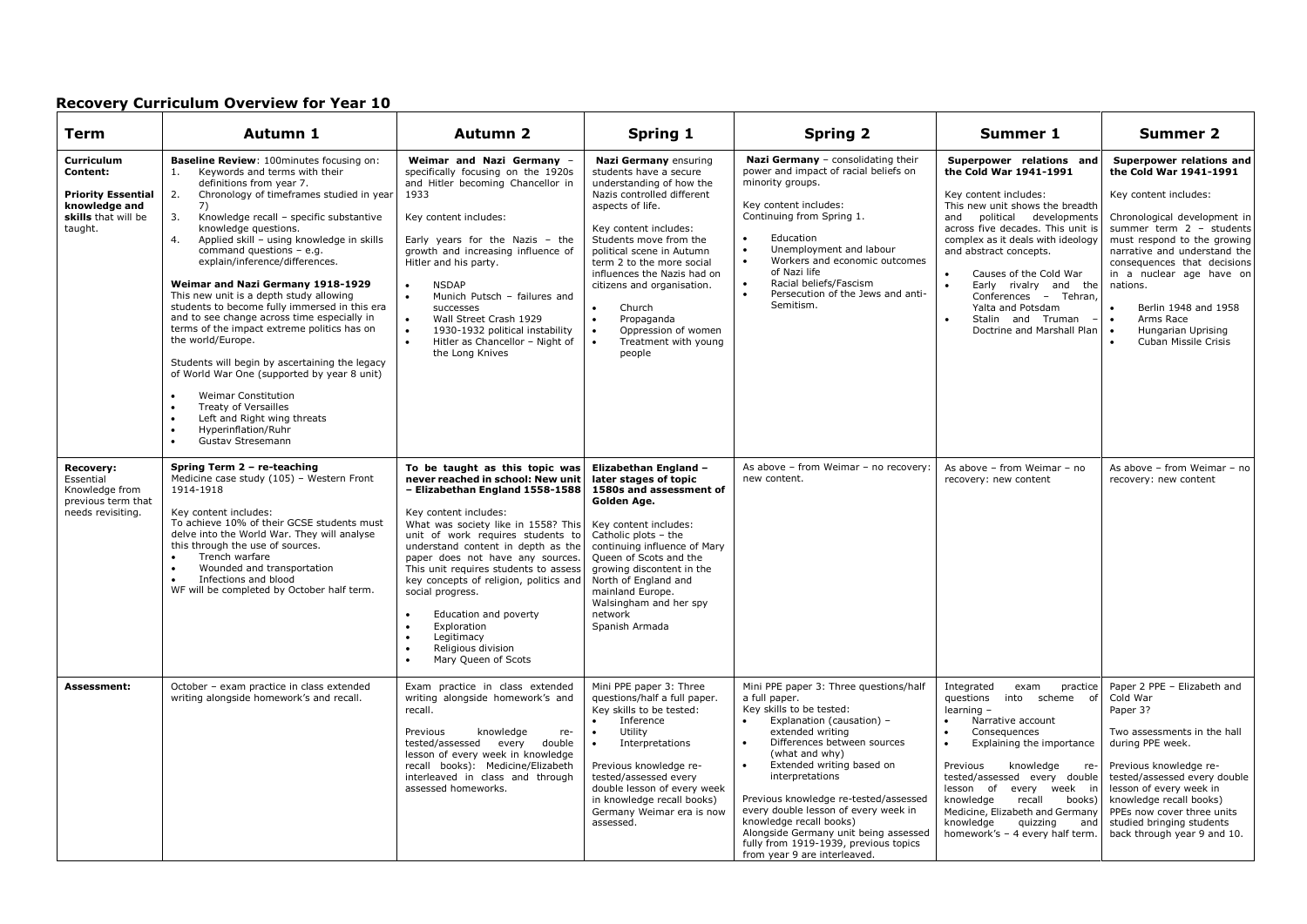| <b>Term</b>                                                                                             | Autumn 1                                                                                                                                                                                                                                                                                                                                                                                                                                                                                                                                                                                                                                                                                                                                                                                                                                                                                                                                                                                                                                                                                                                                                                                                                                                             | <b>Autumn 2</b>                                                                                                                                                       | Spring 1                                                                                                                                                  | <b>Spring 2</b>                                                                                                                                                                      | Summer 1                                                           | Summer 2                          |
|---------------------------------------------------------------------------------------------------------|----------------------------------------------------------------------------------------------------------------------------------------------------------------------------------------------------------------------------------------------------------------------------------------------------------------------------------------------------------------------------------------------------------------------------------------------------------------------------------------------------------------------------------------------------------------------------------------------------------------------------------------------------------------------------------------------------------------------------------------------------------------------------------------------------------------------------------------------------------------------------------------------------------------------------------------------------------------------------------------------------------------------------------------------------------------------------------------------------------------------------------------------------------------------------------------------------------------------------------------------------------------------|-----------------------------------------------------------------------------------------------------------------------------------------------------------------------|-----------------------------------------------------------------------------------------------------------------------------------------------------------|--------------------------------------------------------------------------------------------------------------------------------------------------------------------------------------|--------------------------------------------------------------------|-----------------------------------|
| <b>Curriculum Content:</b><br><b>Priority Essential</b><br>knowledge and skills<br>that will be taught. | <b>Baseline Review: 100minutes focusing</b><br>on:<br>1.<br>Keywords and terms with their<br>definitions from year 7.<br>Chronology of timeframes studied in<br>2.<br>year 7)<br>Knowledge recall - specific substantive<br>3.<br>knowledge questions.<br>4.<br>Applied skill - using knowledge in<br>skills command questions - e.g.<br>explain/inference/differences.<br>Superpower relations and the Cold War<br>1941-1991<br>Key content includes:<br>Finalising the Cold War era -<br>Prague Spring/Czechoslovakia<br>Détente and the 1970s<br>Improving relations<br>$\bullet$<br>SALT I/II<br>$\bullet$<br>USSR invades Afghanistan<br>$\bullet$<br>Fall of the USSR<br>$\bullet$                                                                                                                                                                                                                                                                                                                                                                                                                                                                                                                                                                             | Revision: Medicine through time<br>1250-modern day<br>Elizabethan England 1558-1588<br>Medicine revision lesson planned<br>by SMO<br>Elizabeth revision planned by KD | Revision: Elizabethan England<br>1558-1588<br>Weimar and Nazi Germany 1918-<br>1939<br>Elizabeth revision planned by KD<br>Germany revision planned by AS | <b>Revision: Weimar and Nazi</b><br>Germany 1918-1939<br>Superpower relations and the<br>Cold War 1941-1991<br>Germany revision planned by AS<br>Cold War revision planned by<br>RAE | <b>GCSE Examinations</b>                                           | <b>GCSE Examinations/Complete</b> |
| Recovery:<br>Essential Knowledge<br>from previous term that<br>needs revisiting.                        | Under Ofgual/Edexcel quidance: History are able to<br>drop a unit of work.<br>We have opted to take 'Option 3' which sees us<br>having to deliver:<br>Medicine through time (completed in year 9<br>1.<br>2019)<br>2.<br>Elizabeth 1 completed from year 9 into year<br>10 2019-2020 Autumn term)<br>Weimar and Nazi Germany which we are part<br>3.<br>way through.<br>We are eliminating: Superpower relations/Cold War<br>which means that we gain the time back to catch up<br>the Germany unit and the time missed in the delivery<br>of the summer term 2020.<br>Nazi Germany ensuring students have a secure<br>understanding of how the Nazis controlled different<br>aspects of life.<br>Key content includes:<br>Students move from the political scene in Autumn<br>term 2 to the more social influences the Nazis had<br>on citizens and organisation.<br>Church<br>Propaganda<br>Oppression of women<br>Treatment with young people<br>Nazi Germany - consolidating their power and impact<br>of racial beliefs on minority groups.<br>Key content includes:<br>Continuing from Spring 1.<br>Education<br>Unemployment and labour<br>Workers and economic outcomes of Nazi life<br>Racial beliefs/Fascism<br>Persecution of the Jews and anti-Semitism. | As above<br>Medicine revision planned by SMO<br>Christmas round of PPEs. - CG planning<br>PPE revision sessions.                                                      | As above<br>Elizabeth revision planned by KD                                                                                                              | Revision: Weimar and Nazi Germany<br>1918-1939<br>Germany revision planned by AS                                                                                                     | Gained revision time depending on exam<br>timetable announcements? |                                   |